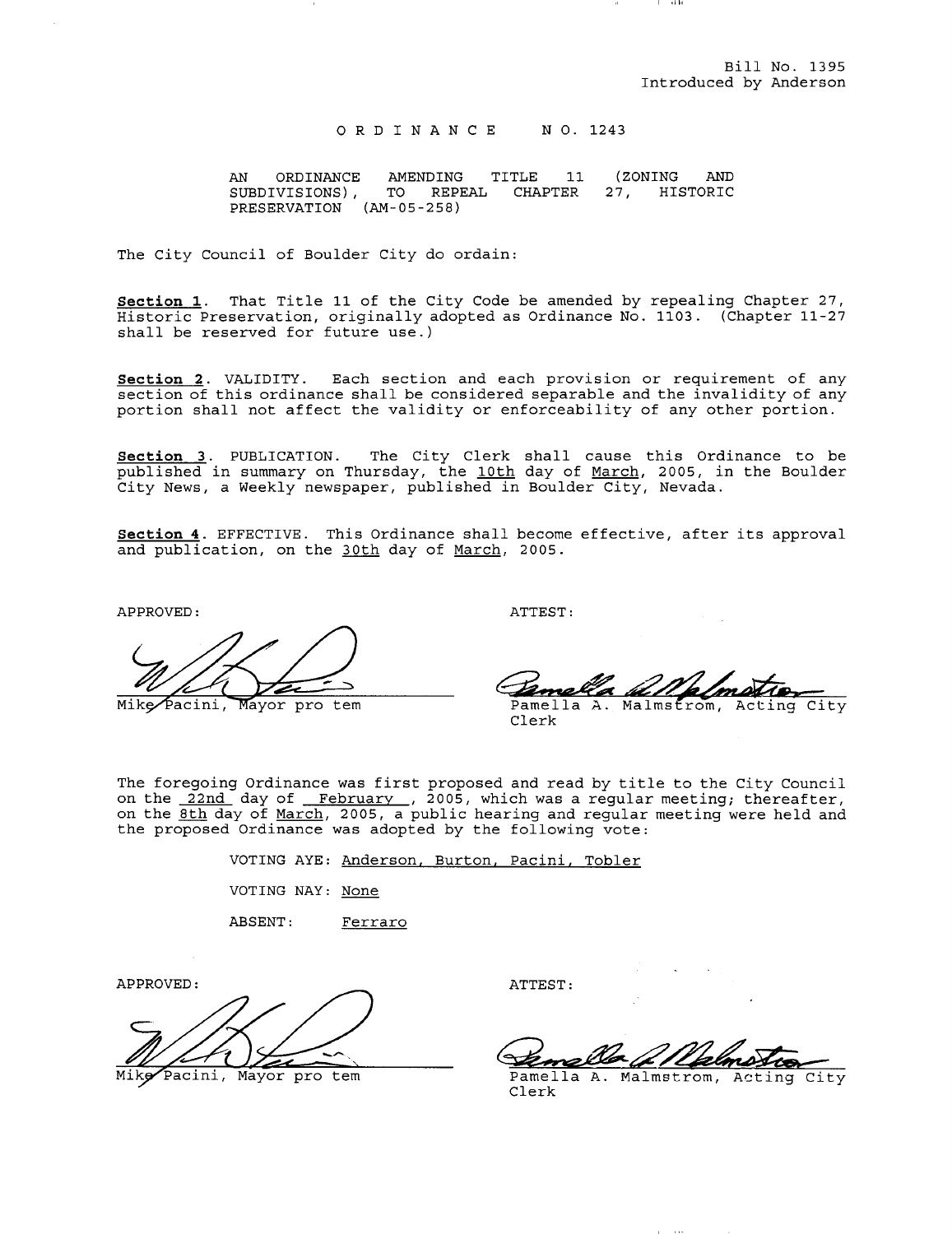## NOTICE OF FILING

تقلبا

Notice is hereby given that Bill No. 1395, <sup>a</sup> proposed ordinance entitled, "AN ORDINANCE OF THE CITY OF BOULDER CITY REPEALING ORDINANCE 1103, WHICH CREATED TITLE 11, CHAPTER 27, ENTITLED HISTORIC PRESERVATION" was introduced by Council Member Anderson; and that a copy of such ordinance was filed with the City Clerk on the 22nd day of February 2005, for public examination.

Notice is hereby further given that action on the proposed ordinance, or the ordinance as amended, will be taken at <sup>a</sup> regular meeting of the City Council of Boulder City, Nevada, on the 8th day of March, <sup>2005</sup> at the Council Chambers, City Hall, Boulder City, Nevada.

Dated this 22nd day of February, 2005.

s/ Pamella A. Malmstrom Pamella A. Malmstrom, Acting City Clerk

Publish on February 24, <sup>2005</sup>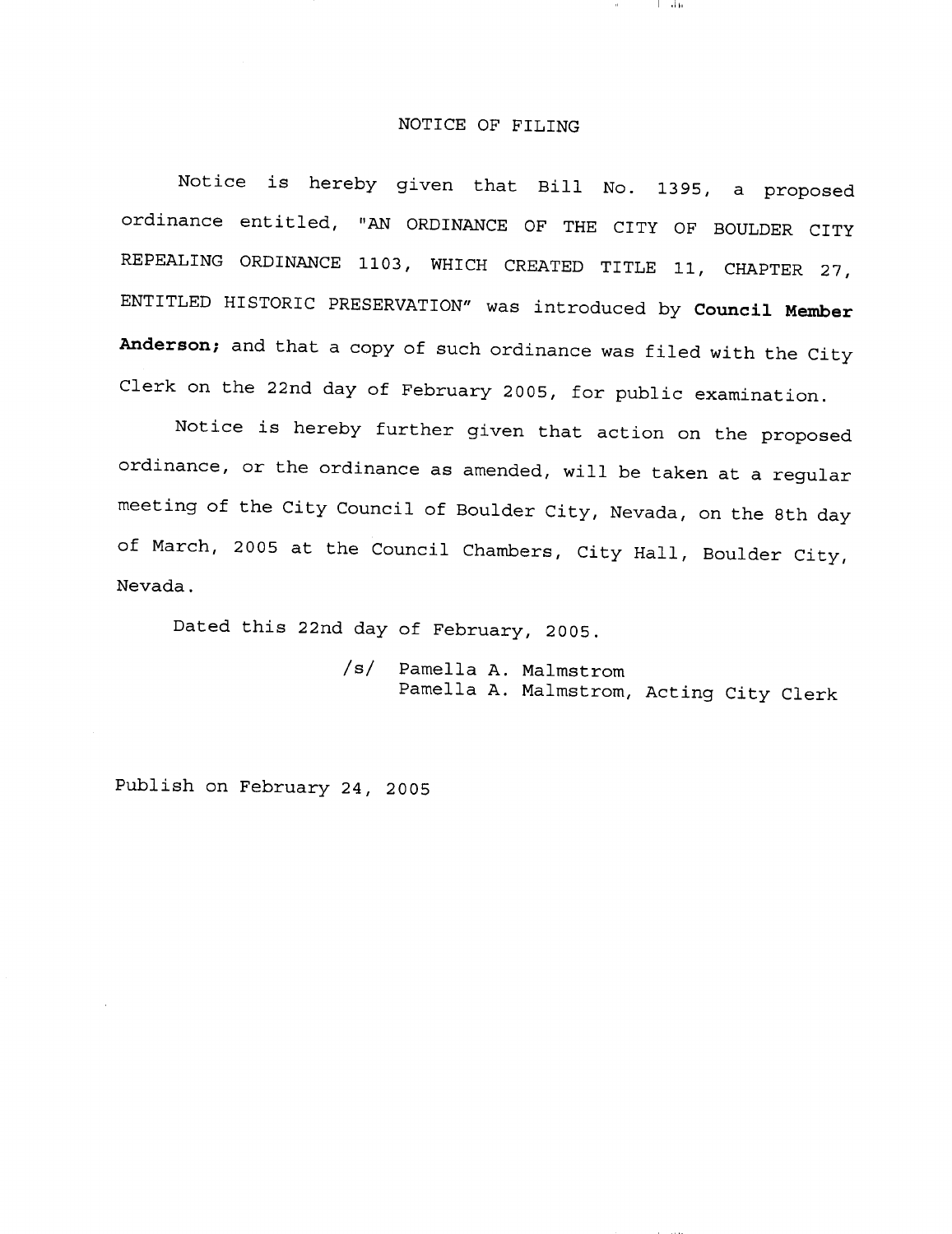AFFP DISTRICT COURT Clark County, Nevada AFFIDAVIT OF PUBLICATION

> STATE OF NEVADA) COUNTY OF CLARK) SS:

Donna Stark, being 1st duly sworn, deposes and says:

That she is the Legal Clerk for the Las Vegas Review-Journal and the Las Vegas Sun, daily newspapers regularly issued, published and circulated in the City of Las Vegas, County of Clark, State of Nevada, and that the advertisement, <sup>a</sup> true copy attached for,

> BOULDER CITY CLE 2939208BOU 3868049

والمتا

was continuously published in said Las Vegas Review Journal and/or Las Vegas Sun in was continuously published in said Las Vegas Review Journal and/or La<br>edition(s) of said newspaper issued from 02/24/2005 to 02/24/2005, on the following days: FEEB. 24, <sup>2005</sup>

Signed:

SUBSCRIBED AND SWORN BEFORE ME THIS THE Ź

day of *March* 2005

Sheffield nary

Notary Public



NOTICE OF FILlNG

I

WHICH CREATED TITLE 11 was introduced by **Ceuncil**<br>Member - Andersong: and<br>that a copy of su**ch: ordi-**<br>nance was filed w**ith** the

Clerk on the 2<br>sbruary 2005, Camination.<br>city Clerk action<br>of the continue of the Cordination.<br>Ordination as ordinance as a<br>ill be taken at<br>neeting of th the ordinance as arriand-<br>ed, will be taken at a regu-<br>lar meeting of the City.<br>Council of Boulder City. Nevada, on the 8th **day of**<br>March, 2005 at the **Council**<br>Chambor: City to L

/s/ Pamella Malmstrom<br>Pamella A. Malmstrom,<br>Acting City Clerk

PUB: February 24, 2006<br>LV Review-Journal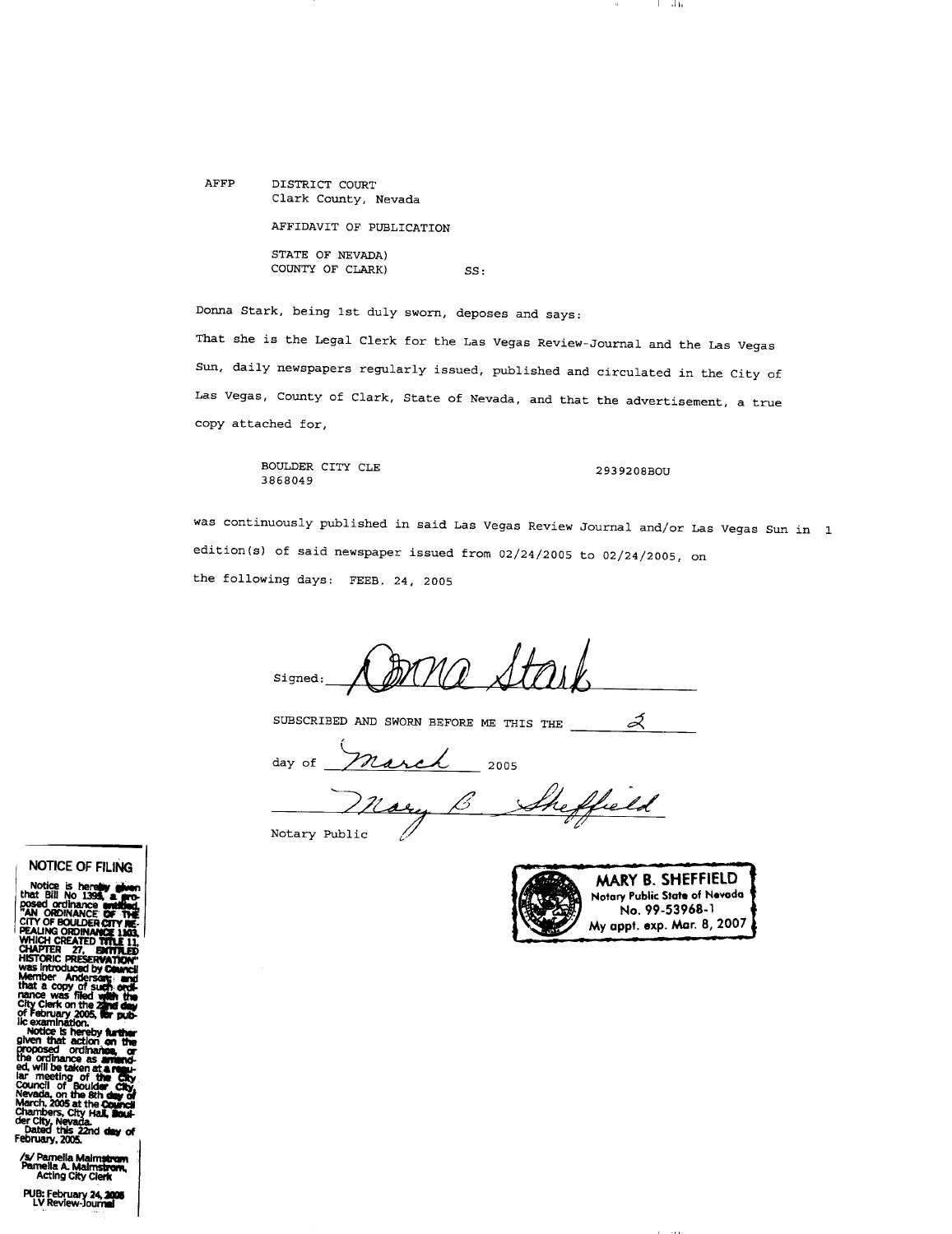AFFP DISTRICT COURT Clark County, Nevada

AFFIDAVIT OF PUBLICATION

STATE OF NEVADA) COUNTY OF CLARK) SS:

Donna Stark, being 1st duly sworn, deposes and says:

That she is the Legal Clerk for the Las Vegas Review-Journal and the Las Vegas Sun, daily newspapers regularly issued, published and circulated in the City of Las Vegas, County of Clark, State of Nevada, and that the advertisement, <sup>a</sup> true copy attached for,

> BOULDER CITY CLE 2939208BOU 3868049

والما

was continuously published in said Las Vegas Review Journal and/or Las Vegas Sun in was continuously published in said Las Vegas Review Journal and/or La<br>edition(s) of said newspaper issued from 02/24/2005 to 02/24/2005, on the following days: FEEB. 24, <sup>2005</sup>

Signed:

SUBSCRIBED AND SWORN BEFORE ME THIS THE  $\prec$ 

March day of 2005

 $\frac{\gamma_{\text{Nary}}}{\gamma_{\text{Notary Public}}}}$ 



## NOTICE OF'FILING

Notice is hereby given<br>that Bill No 1395, a pro-<br>posed ordinance emblight.<br>"AN ORDINANCE OF THE<br>CITY OF BOULDER CITY RE-<br>PEALING ORDINANCE 1103.<br>WHICH CREATED TITLE 11, nance was filed with the<br>City Clerk on the 22nd day

Notice is hereby further<br>given that action on the<br>proposed ordinance, or<br>the ordinance as amend-Council of Boulder City,<br>Nevada, on the 8th day of<br>March, 200S at the Council<br>Chambers, City Hail, Boul-<br>der City, Nevada.<br>Chamed this 22nd day of

Febmary, 2005.

/s/ Pamella Maimstrom<br>Pamella A. Maimstrom,<br>Acting City Clerk

PUB: February 24, 2005<br>LV Review-Journal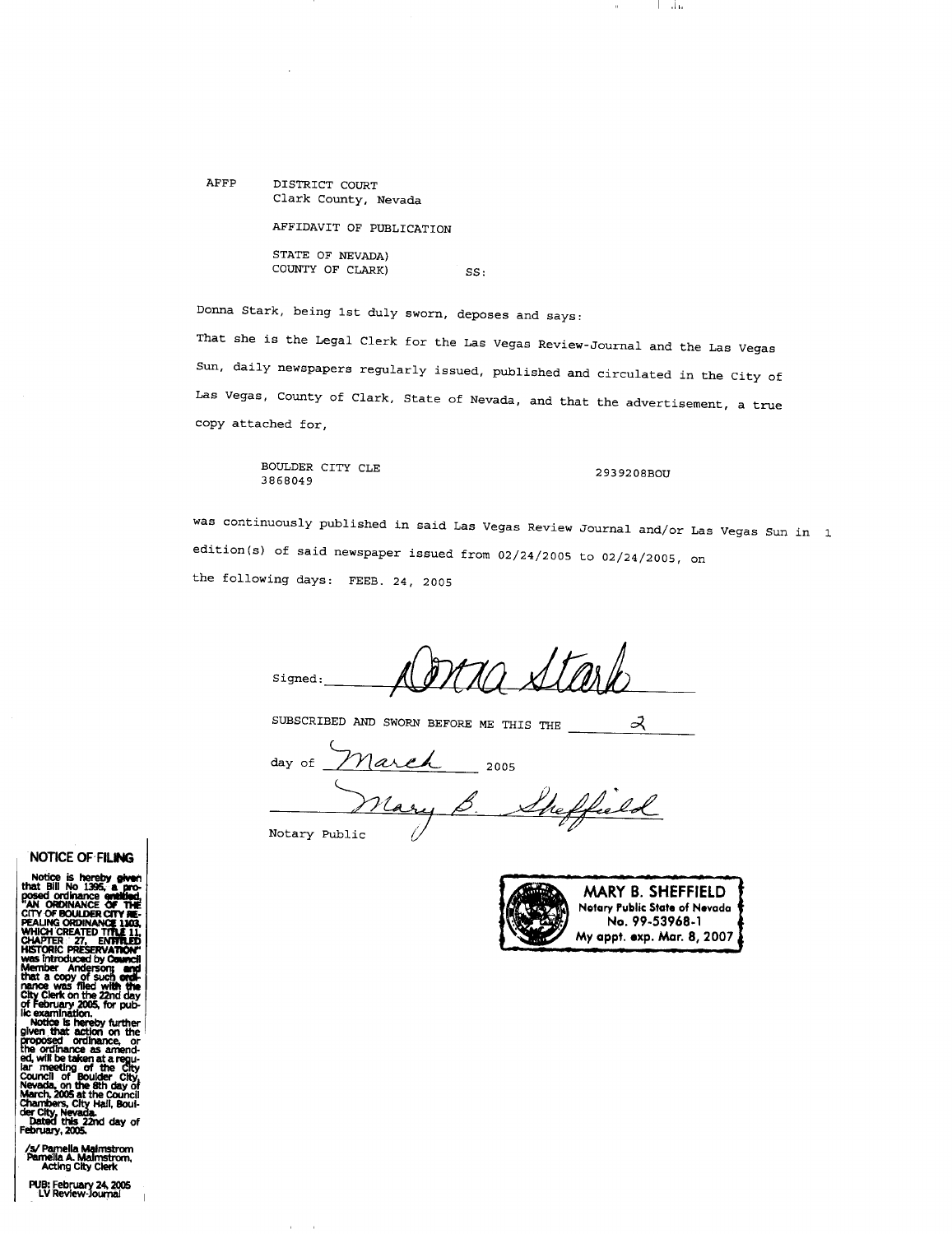## PUBLIC NOTICE ORDINANCE NO. 1243 AN ORDINANCE OF THE CITY OF BOULDER CITY, NEVADA

"AN ORDINANCE OF THE CITY OF BOULDER CITY REPEALING ORDINANCE 1103, WHICH CREATED TITLE<br>11, CHAPTER 27, ENTITLED HISTORIC<br>PRESERVATION (AM-05-258)" 11, CHAPTER 27, ENTITLED HISTORIC

On February 22, 2005, Bill No. <sup>1395</sup> was introduced by Council member Anderson and read by title. On March 8, <sup>2005</sup> Bill No. <sup>1395</sup> was considered by the City Council and adopted as Ordinance No. 1243.

PUBLIC NOTICE is hereby given that <sup>a</sup> complete copy of the ordinance is available for inspection by all interested parties in the office of the City Clerk, City Hall, <sup>401</sup> California Avenue, Boulder City, Nevada. The ordinance will become effective March 30, 2005. Motion to adopt the ordinance was made by Council member Anderson; seconded by Council member Burton; and approved by the following vote:

YEA: Anderson, Burton, Pacini, Tobler NAY: None ABSENT: Ferraro

> s/ Pamella A. Malmstrom Acting City Clerk

BC NEWS 03/10/05